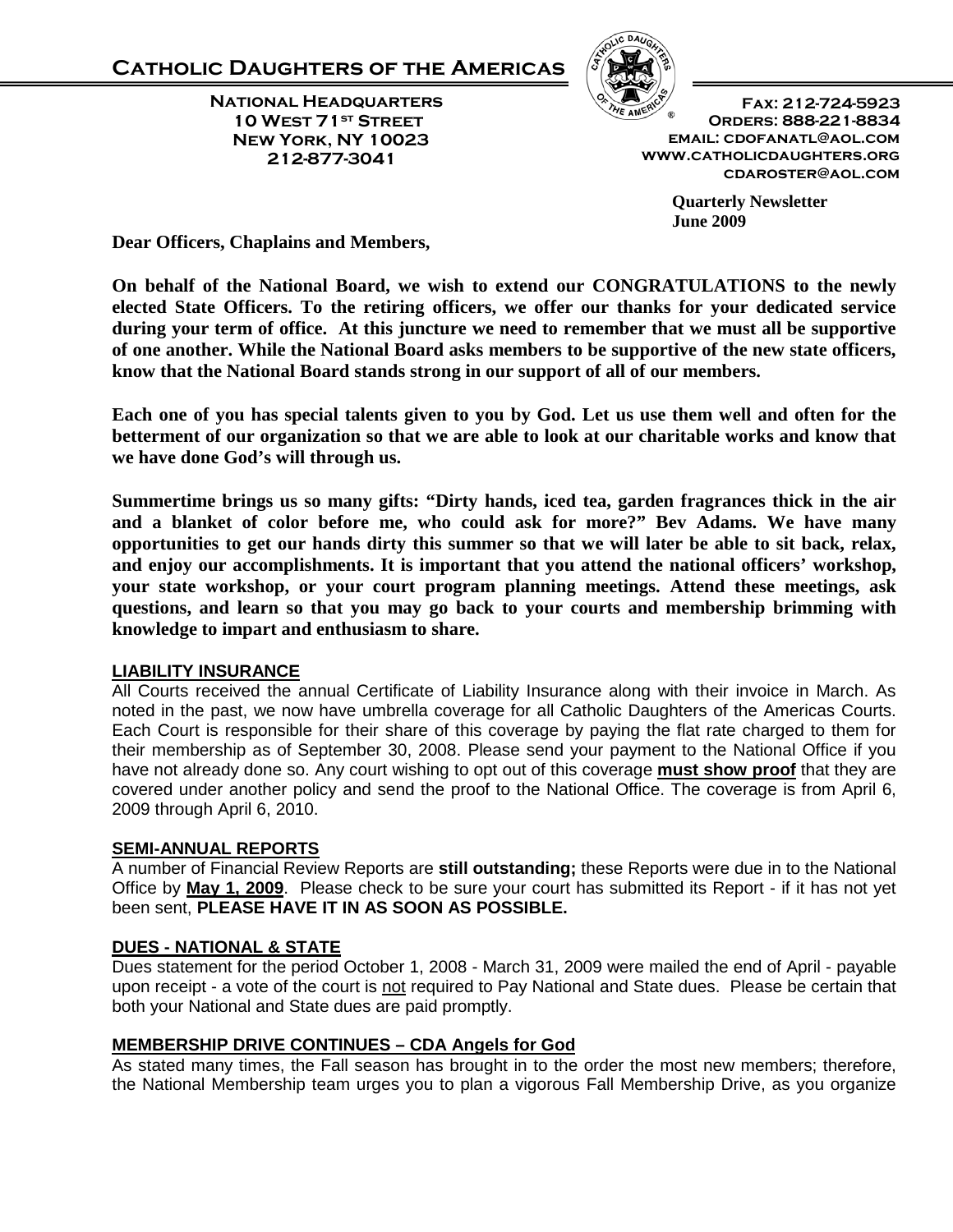your 2009-10 Calendar of Events. Contact your State or National Membership Committee Chairmen for assistance.

### **FIVE NATIONAL CHARITABLE PROJECTS**

Has your court remembered the National Charitable Projects financially? A \$75.00 check sent to the National Office will allow our organization to serve the needs within our five Charities. The Disaster fund has been used frequently for the many disasters this past year. We have received many thank you letters from those affected and from many Bishops around the Country. Recently we sent money to Diocese in the Philippines for deaths due to contaminated water, Dioceses in California for fires and Dioceses in North Dakota due to flooding. Please make your checks payable to Catholic Daughters of the Americas.

#### *\*\*CHECKS\*\*PLEASE GIVE THIS INFORMATION TO YOUR TREASURER!!!!*

*STATE AND LOCAL COURT TREASURERS – PLEASE BE SURE TO WRITE ALL CHECKS PAYABLE TO CATHOLIC DAUGHTERS OF THE AMERICAS OR CDA. THE BANK WILL NO LONGER ACCEPT CHECK WRITTEN INCORRECTLY TO THE NATIONAL PROJECTS OR MORALITY IN MEDIA, ETC. YOU CANNOT JUST CROSS OUT THE INCORRECT NAME AND WRITE ON TOP CDA. YOU MUST ALSO BE SURE TO HAVE 2 SIGNATURES ON EACH CHECK. NO PERSONAL CHECKS ARE ACCEPTED AT THE NATIONAL OFFICE.*

#### **STATE REGENT'S CONFERENCE**

The State Regent's Conference will be held at the National Shrine of Our Lady of the Snows in Belleville, IL on July 9-12, 2009. The National Board will present workshops to assist the State Officers in the successful operation of the State and Local Courts. Please be sure to give the information to newly elected State Officers and State Chaplains. The State Chaplains have a round table discussion at this event so please be sure to include him at this gathering.

#### **NATIONAL CDA SUNDAY TO BE OBSERVED**

Catholic Daughters of the Americas National CDA Day will be observed on Sunday, October 18, 2009. The theme for this year is "For in Him, we live and move and have our being," as we continue to pray for vocations. A Sample Proclamation, written by Evelyn Saxton, National Spiritual Enhancement Chairman, is enclosed.

#### **MESSAGE FROM IMMEDIATE PAST NATIONAL REGENT**

My dear Catholic Daughters,

I want to take this opportunity to thank all of you that showered me with cards, flowers, prayers and get well wishes following my surgery. I had bilateral knee surgery on January 19<sup>th</sup>. Since both knees required replacement, I selected to do them both at the same time because I was afraid if I only did one, I may not go back to do the other one. Guess what – I was right, I wouldn't have. I'm not dancing yet but I am doing well. My c\doctor said I'm way ahead of schedule in my recovery and I assured him it was due to all the Catholic Daughter prayers. I truly believe in the power of prayer and this I experienced. Thank you all so much – I love you.

Claudia R. Bosch Immediate Past National Regent

#### **NEW COURTS**

Cards and letters of congratulations may be sent to the following new courts:

Jacqueline O'Neill 104 Hounds Chase Yorktown, VA 23693

Court of the Holy Family #2616 Court St Francis de Sales #2617 Tina Dambach 1360 E. Sanger Street Philadelphia., PA 19124

Delia Humphrey Court Archangels of St. Michael's #2618 1650 Mathias Lane Kyle, TX 78640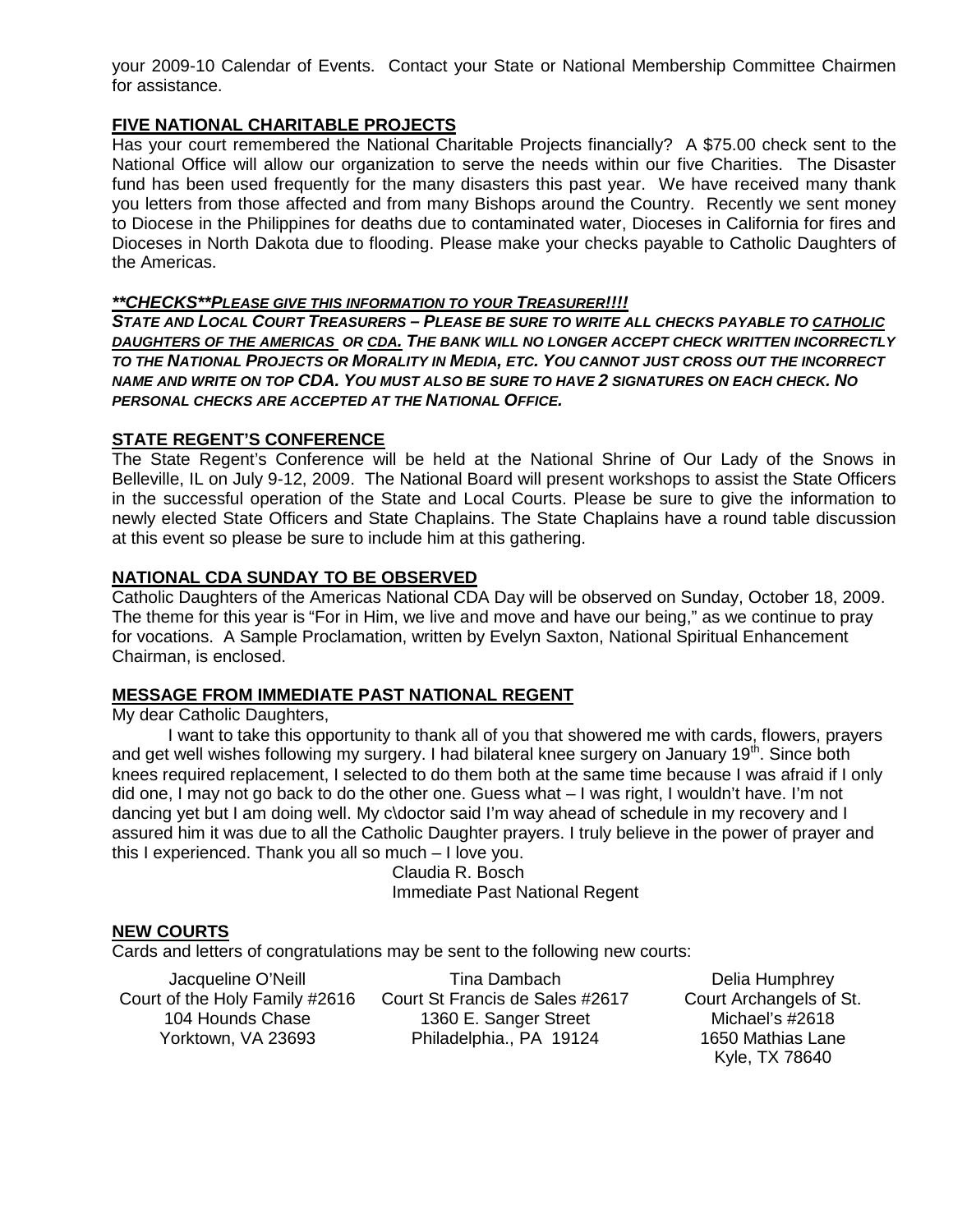Sylvia Ann Molina Court Daughters of St. Joseph #2619 172 N CR 1060 Kingsville, TX 78363

Angela Granger Court St Ann #2620 1823 Oberlin Rd Mamou, LA 70554

Jordan Chipley Campus Court Daughters of St. Agnes #2622 20603 Spring Mission Lane Mission, TX 77388

**PRICE CHANGES**

The following items have been increased from our CDA Price list:

| \$3.75 (page 2 under Financial Secretary)  |
|--------------------------------------------|
| \$2.75 (page 2 under Financial Secretary)  |
| \$14.00 (page 2 under Financial Secretary) |
| \$8.25 (page 2 under Financial Secretary)  |
| \$9.00 (page 3 under Other Supplies)       |
| \$7.00 (page 5 under Novelties and Gifts)  |
|                                            |

Please **remove** #178 Centennial Prayer Card (page 3 Other Supplies) Please discard the old Membership Addition Report #104. Only the Membership Application, Renewal Form or Transfer Form is accepted.

#### **PRAYERS**

Please add Eunice and Ralph Riles to your prayer list. They both have been hospitalized recently for health problems. You can send cards to: Eunice Riles

Past National Regent 9888 Kinglet Drive Baton Rouge, LA 70809

**May our organization remain strong in faith as we continue to do the charitable work of the Catholic Daughters of the Americas. May we be blessed in knowing that "for in Him we live, and move, and have our being." It is in keeping the Lord first that we will continue to flourish.** 

Libby Laminez

National Regent

Enclosures:

- ▶ CDA Sunday Proclamation
- ▶ Operation Morningstar
- $\triangleright$  Morality in Media

Dates to Remember: June 7 Priest Appreciation Day June 14 Flag Day<br>June 21 Father's D Father's Day July 9 – 12 State Officers' Conference – Belleville, IL

Kristen Golla Court Protector of Families #2621 112 Hawk Circle Cibolo, TX 78108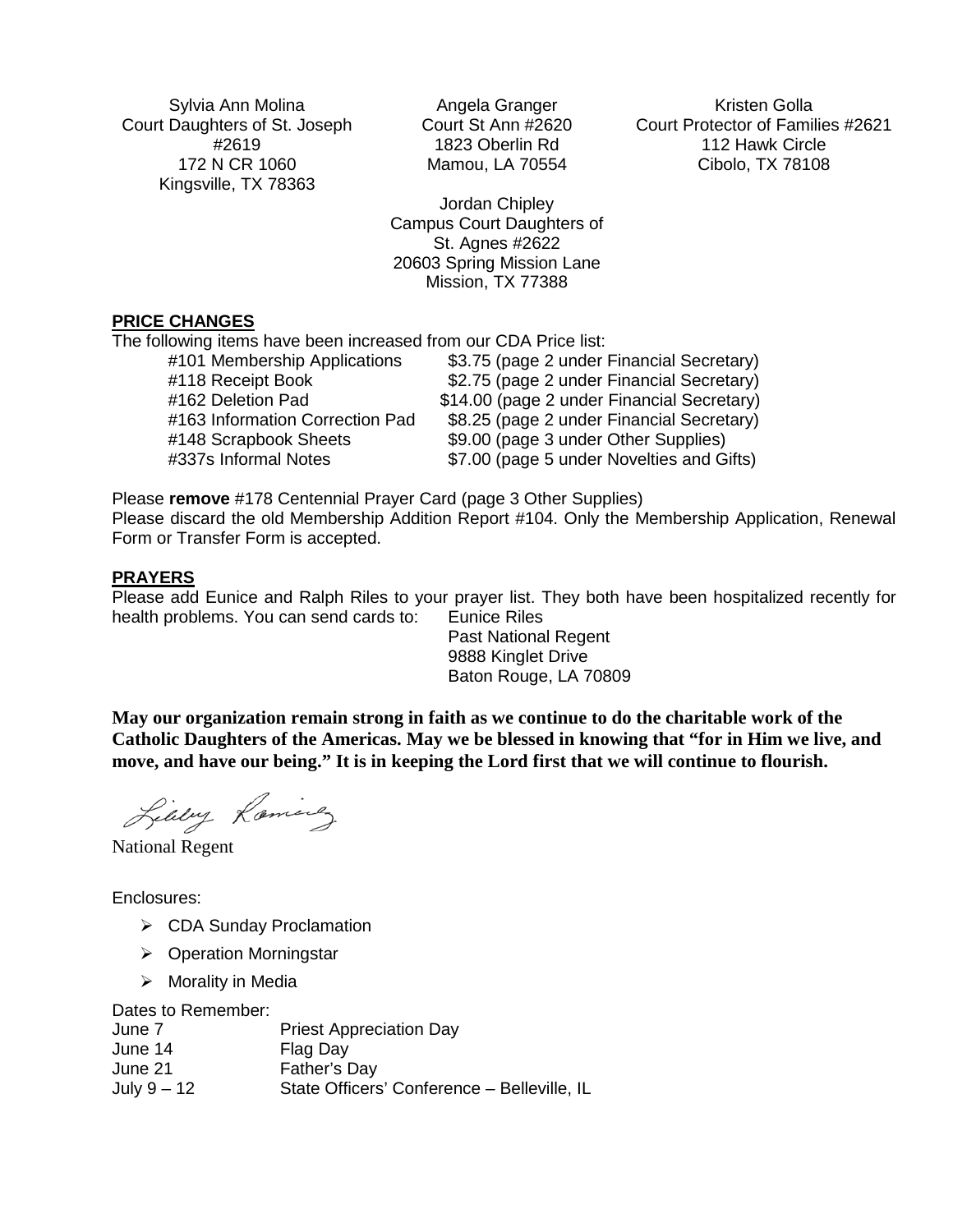

# PROCLAMATION

| Whereas,  | Sunday, October 18, 2009, has been designated as<br>Catholic Daughters of the Americas Day by the<br>National Board with the theme "For in Him, we<br>live and move and have our being," (Acts 17:28)<br>and                              |      |
|-----------|-------------------------------------------------------------------------------------------------------------------------------------------------------------------------------------------------------------------------------------------|------|
| Whereas,  | we exist as offspring of God with the Spirit of<br>God dwelling within us, and                                                                                                                                                            |      |
| Whereas,  | acknowledging God as our creator, Catholic<br>Daughters seek to serve and honor Him in our<br>daily lives, and                                                                                                                            |      |
| Whereas,  | our lives should be lived for the glory and honor<br>of God, and                                                                                                                                                                          |      |
| Whereas,  | we hold to the truth that "it is He who gives to all<br>men life and breath and all things." (Acts 17:25)<br>Therefore, be it                                                                                                             |      |
| Resolved: | $\mathbf{I}_{\mathcal{L}}$ , and the contract of the contract of the contract of the contract of the contract of the contract of the contract of the contract of the contract of the contract of the contract of the contract of the cont |      |
|           | do hereby proclaim Sunday, October 18, 2009, as                                                                                                                                                                                           |      |
|           | Catholic Daughters of the Americas Day                                                                                                                                                                                                    |      |
| In        |                                                                                                                                                                                                                                           |      |
|           | Signed this day of                                                                                                                                                                                                                        | 2009 |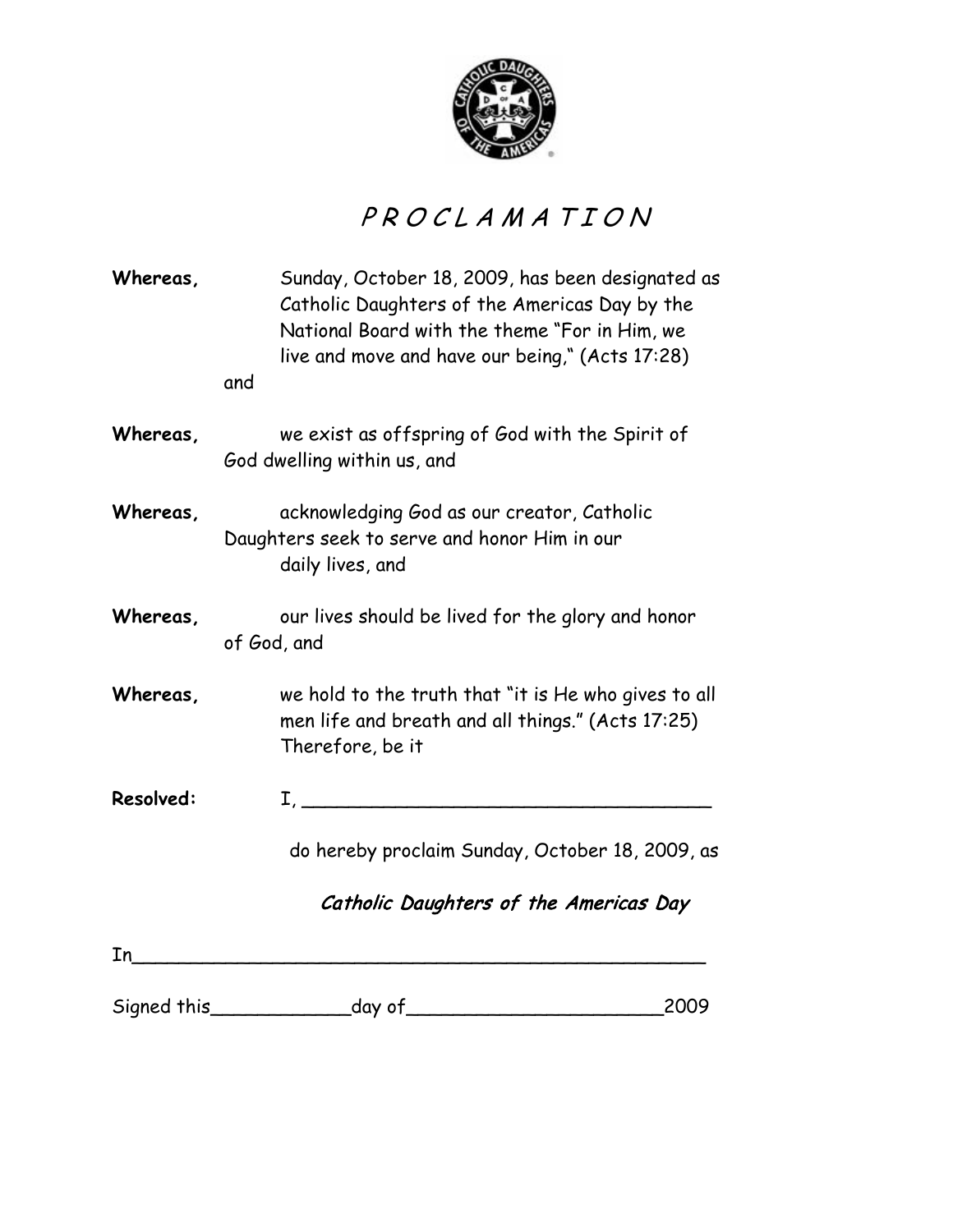**Catholic Daughters of the Americas**

 **National Headquarters 10 West 71st Street**



 **New York, NY 10023**



**"Operation Morningstar"**

#### *OPERATION MORNING STAR*

## *First 100 Days NEWSLETTER*

Volume V, No. 4 June 2009

As this newsletter is being written, we are approaching the first 100 days of the new Administration in D.C. The news for life issues has not been good:

- *Mexico City Policy canceled.* (See March 2009 newsletter.)
- *Federal funds to be used for embryonic stem cell research.*
- *Draft guidelines for embryonic stem cell research met with adverse reaction from pro-life community.*
- *Sale of Plan B Morning-After Pill expanded to 17 year olds without a prescription.*
- *Considering rescinding Conscience Protection Regulations.* (No decision announced at this writing, late April.).

#### *"FOCA" – Freedom of Choice Act*

There is still the threat that FOCA could be introduced, even though some of its provisions are being addressed individually. Keep your eyes and ears open.

The TVPRA of 2008 reauthorized existing U.S. programs to combat human trafficking, and

#### *William Wilberforce Trafficking Victims*

## *Protection Reauthorization Act of 2008 (TVPRA)*

This piece of legislation was signed into law by President Bush on December 23, 2008, and<br>took effect on March 23, 2009. This bill took effect on March 23, 2009. authorizes funding for the Trafficking Victims Protection Act of 2000 (TVPA) through the year 2011. In addition, this bill creates, extends, and expands many important protections for child and adult victims of human trafficking and for unaccompanied undocumented children, who are at high risk of being trafficked.

A refresher on the TVPA of 2000: It (1) established a maximum sentence of life in prison for those found guilty of certain types of trafficking in persons, (2) provided relief (could be food stamps, medical assistance, crisis counseling, short-term housing assistance) for victims of trafficking, and (3) under certain circumstances, victims might be able to remain in the U.S. under the then newly created "T" Visa.

An office was established in the State Department for trafficking issues. Each year Congress must authorize appropriations for the TVPA of 2000.

established new requirements and programs regarding trafficking into both sexual exploitation and forced labor. U.S. assistance programs to U.S. citizens are widened.